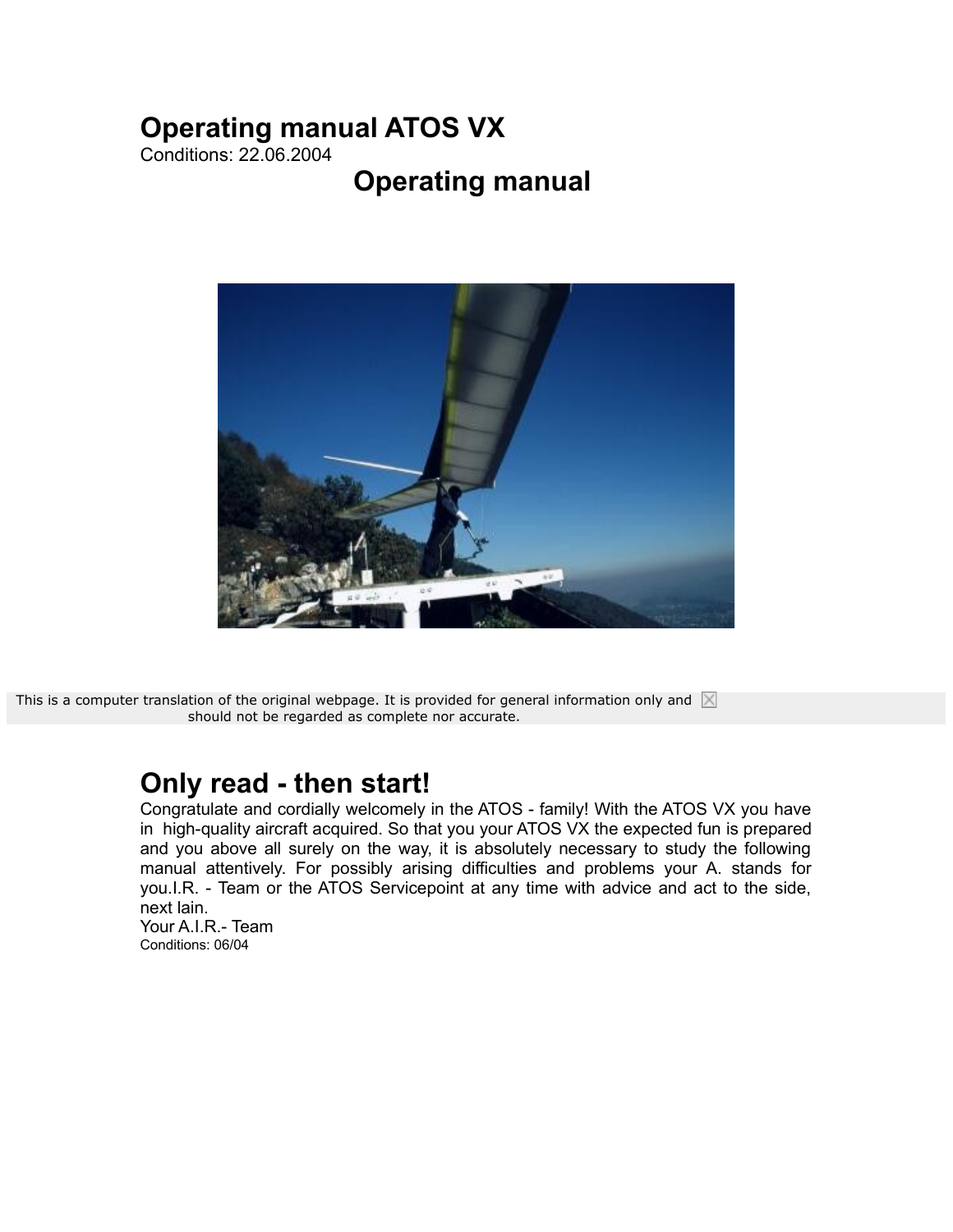# **1.Transport**

#### • **with the car**

The carbon fiber cross-beam is sensitive to punctual loads. As edition for autotransport a larger padded surface should serve. This knows z. B. with leader and several padded rungs to be reached. With only two bearing surfaces the cross-beam on a length of at least ever should approx. 20 cm padded rest upon.

The clamping belts should being tightened only as firmly as necessarily and be put better next to each other two belts instead of one above the other, in order to get a larger bearing surface also here. With larger distances possibly. additionally pad. (Pads are available with AIR as accessories.)

On wet roads and particularly with salt on the roads a waterproof packsack is recommended. Otherwise the ATOS VX should be dried as fast as possible, in order to avoid damp stains at the sail and corrosion of the metal parts. Also the cross-beams and ribs can take up, if they are wet longer time, small quantities, humidity and should as soon as as possible are dried.

#### • **with mountain railways**

To transport with mountain railways in principle the same applies. Punctual loads on the crossbeam should be avoided. Here are z. B. Touch a foam mat useful, between the packsack and z. B. hard metal bases to be put to be able. As accessories a waterproof packsack is available, which contains an appropriate herausnehmbare upholstery, which can be geklettet in the case of transport from the outside to the desired places to the packsack (also to the standard packsack) and be stowed away during the flight in the cross-beam.

## **2.Structure guidance**

- 1.) The ATOS should not be put directly on stones, since there can be otherwise pressure points in the cross-beam. If this is not to be avoided, then it is advisable to put the ATOS down at a concave land form so that he not in a place in the center separate in front and in the back rests upon. The rear end gets thereby less load, there it is easier and the front is less sensitive to pressure points. With very rough area z can. B. the front part also on the harness to be put.
- 2.) , Do not leave here the tax handles connect basis with the tax handles inadvertently to fall. Thus could be damaged sails, cross-beam or the rib 1. For installing the basis best behind the tax handle stand.
- 3.) ATOS VX on the trapezoid place. **Importantly with uneven area**: The wing must stand stably on the trapezoid. If it should tilt, above all the tax handle connection the cross-beam can be damaged above or also.



*Picture with Atos standard trapezoid (Atos Airstream coal trapezoid no front Unterverspannung possesses)*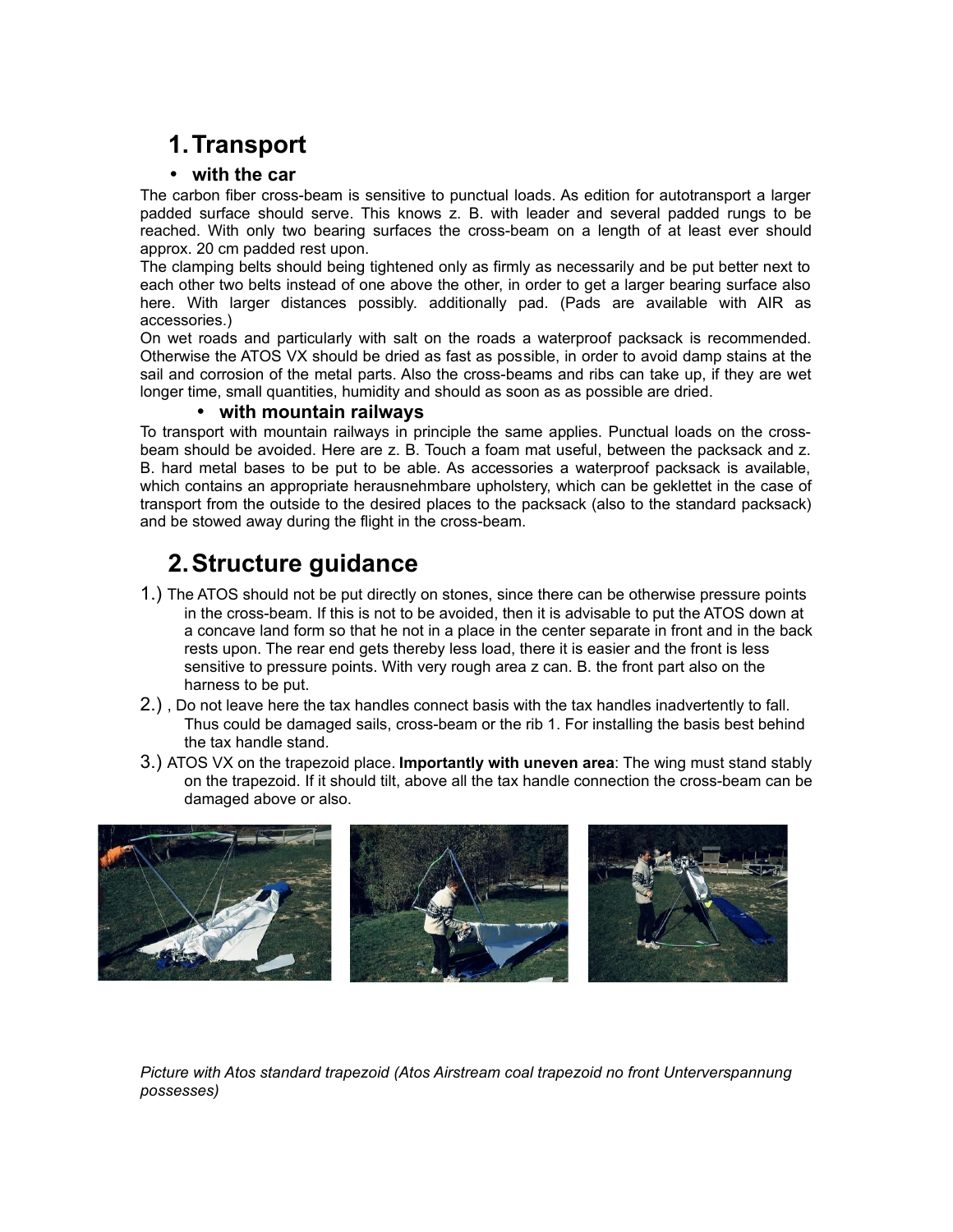4.) All in the cross-beam stowed parts away take out and on the soil put best in such a way that they are reached, if one stands at the cross-beam end. (With the further structure one is behind the wing)



- 5.) The two construction units of the nose fitting fold up to the right and left (see picture right). **Attention**: If this should be forgotten, so the cross-beam can with the Auseinanderfalten of the wings are damaged.
- 6.) Wings so far spread to the keel end without extension at the soil line up.
- 7.) Sail rear edge with the rings at the keel hang up. The keel can be shifted in addition to the right and left. **Attention**: Not too far, since otherwise the flaps can be damaged. The flaps must be before hanging up the rings behind the tax handle (see picture below).





- 8.) Zipper of the upper gel close.
- 9.) Nose fitting stretch. In addition only the fitting hook, afterwards with the help of keel Kiel stretch and with the Quick pin behind the aluminum fork secure. Importantly: Keel Kiel must engage with the drilling at the lever. When stretching the pipe must be well led . Best this goes, if one stands behind the wing. **Safety device** do not forget pin at the Quick!



10.) Keel Kiel put in. (With tail unit flown should the tail unit already at the keel end be installed.)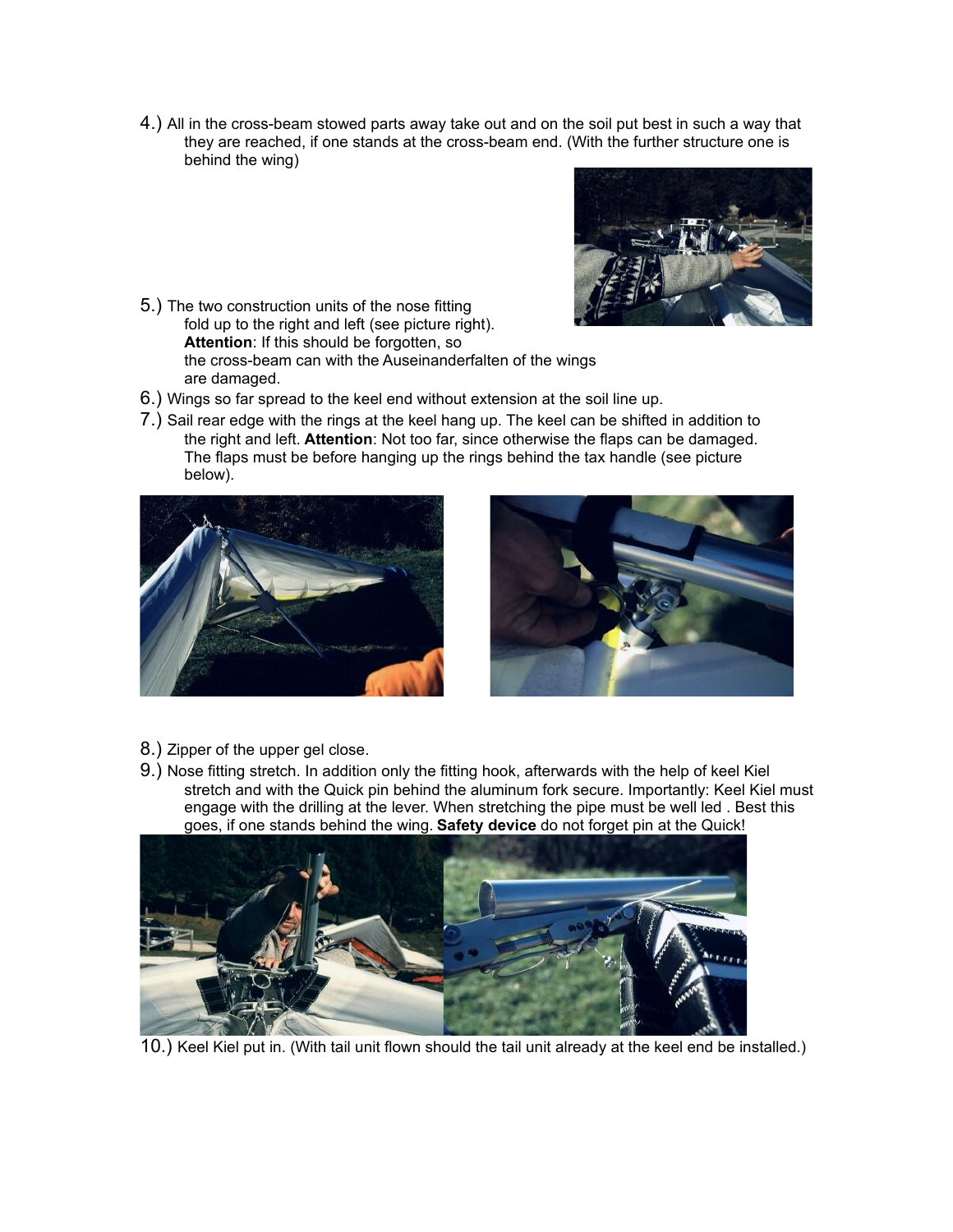- 11.) Wing tip edge pipe with rib 9 up to **Notice** push in. Open in addition the Klettverschluss, at sail rear edge, between rib 8 and 9 and sails so far back-invert that the cross-beam end is free. **Importantly:** Sail or cross-beam can be damaged, if the wing tip edge is not put in up to the notice. The carbon reinforcement concisely to the rib 9 on the wing tip edge pipe Ankletten.
- 12.) Wing tip edge staff up to the notice put in. Open in addition Klettverschluss between rib 9 and wing tip edge tension adjuster. The slot at the end of the wing tip edge staff, must stand in approximately parallel to the sail rear edge, in order to be able to hang up the wing tip edge tension adjuster here.





- 13.) Wing tip edge stretch.
- 14.) Ribs of the wing tip edge beginning stretch. R9, R8 then the individual Zwischenrippe, R7… after stretching rib 6 the spoiler by means of rubber line with the spoiler lever connect.(Tap: Klettverschluss at the sail rear edge only as far as necessarily open and afterwards again close.)

**Attention**: The rib clamping lever completely into the associated slot insert and only then with a hand **only** turn with thumbs and index fingers to a complete stop. Not with the second hand on the gilled pipe pull or press (danger of fracture!). One should have problems when stretching can with the second hand when stretching through pressures on the rib end be helped. (Still more easily this goes with rib clamping fixture, which is put on for extension on the rib tension adjuster. This development aid is optionally available). The rib tension adjuster must engage noticeably and may not also not too with difficulty go. If necessary, can be solved for adjusting the tension of the Klettverschluss and again be angeklettet with appropriate disalignment. Placing behind is particularly after approximately. the first 10 flying hours or in extreme weather (damp and cold or drying and hot) necessarily. Particularly thoroughly the rib No. should. 6, at which the spoiler is linked, in this connection to be examined. The ribs 7 and 8 should be as firmly as possible strained thereby the sail also in the high-speed flight well lie.

15.) Spoiler with safeguard rubber fasten to the spoiler lever

.



- 16.) That curve-fold-hurry with the pins at the curving flaps hang up.
- 17.) Front Unterverspannung hang up and secure. Importantly: The steering rope hang up only if the sail at rib is already strained 6. The spoiler lever could be expenditure-steered otherwise with course at the steering rope and be damaged thus cross-beam or sail.
- 18.) Fold-hurry into the clamp at the basis contrive.
- 19.) Lower zipper close.
- 20.) Nose bullet ankletten. Importantly: Klett must be concise with counterpart.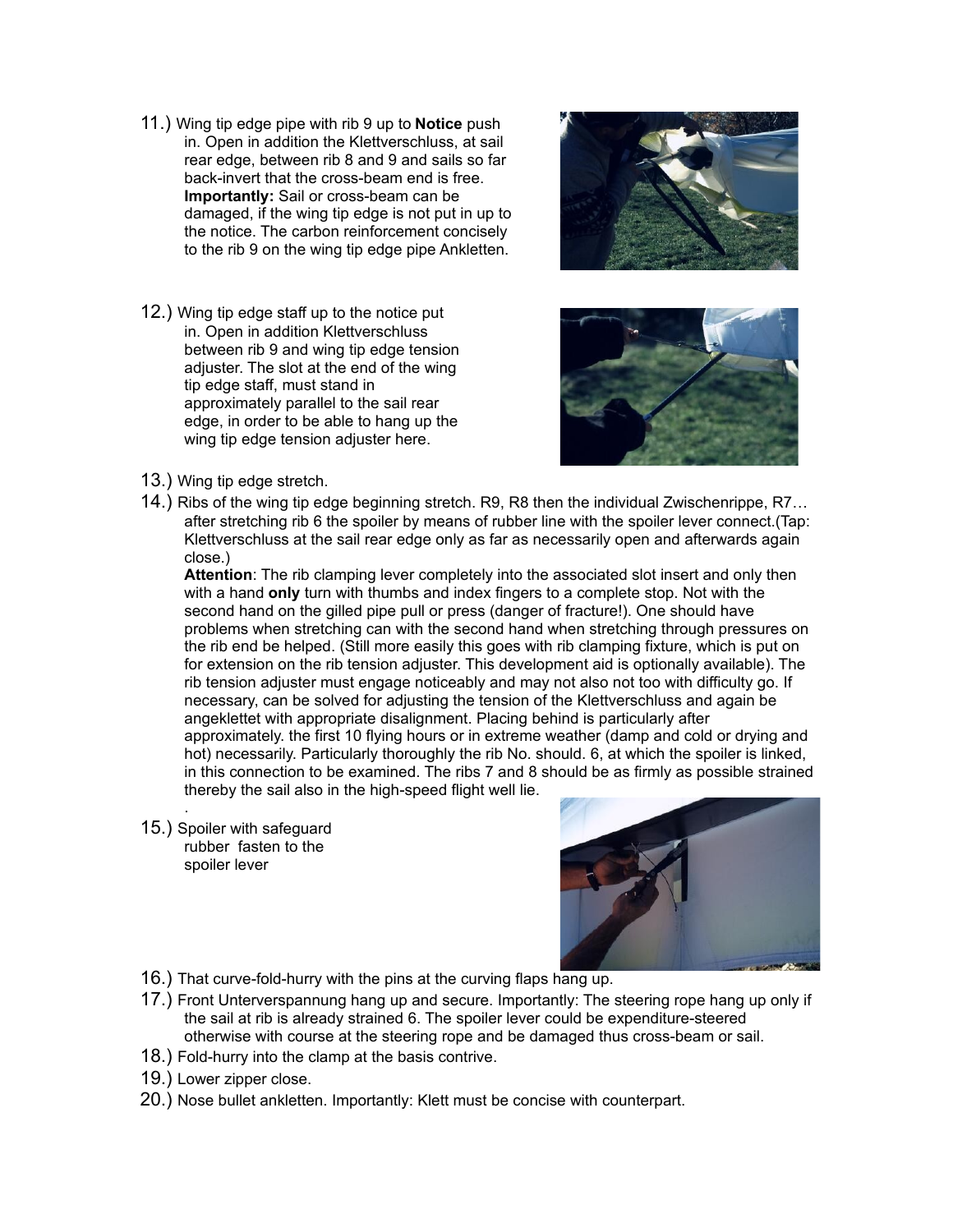# **Check**:

**Importantly:** Lead the pre-flight check after each structure extremely conscientiously through! Even if only one point of check is forgotten, can have this dangerous consequences! **Tap to the proceeding**: Best from the nose the aircraft once completely circle. Thus nothing can

be forgotten.

- 1.) Quick pin safety device at the nose fitting examine.
- 2.) Quick pin' s to trapezoid-hit a corner as well as for the attachment of the Unterverspannung must be so far put in that all balls are visible. The pushbutton may not be imprinted! Particularly dirt or frozen water can lead to the fact that the Quick does not lock pin.
- 3.) Connecting rubber spoiler lever spoilers hung up?
- 4.) Spoiler levers for operation smoothness examine.
- 5.) Sails between rib 5 and rib 6 open, in order to be able to see from the sail rear edge into the wing. Examine thereby whether the steering rope runs freely. (**Importantly:** The steering rope must run unhindered along the cross-beam. It would know z. B. around a rib bolted its.)
- 6.) Visual check whether the steering rope wear in the range of the pulleys shows.
- 7.) Zipper at the sail lower surface open and process of spoiler ILS and interlinking cable control. It is to be made certain that do not spoiler-hurry with the interlinking cable is rotated, and no wear of the ropes or roles are visible. Zipper again close. Particularly the circulation rope should be examined carefully for broken braids. Importantly: With only a broken braid the rope must be exchanged!
- 8.) Flap in landing setting move and check whether the linking rope wear shows. The rope must run freely in the pulley.
- 9.) Also the resetting rope, that from the keel comes, for wear check.
- 10.) Right and left flap should easily pulled the same excursion have and in the 0° position (flaps not deflected) together not push.

#### • **Disassembly**

- 1.) Steering rope notices.
- 2.) Flaps notices.
- 3.) Ribs of rib 1 beginning open. Rib 8 at cross-beam fold. In addition rib 7 must be expendituresteered to the keel. Subsequently, fold rib 7 again direction wing tip edge.
- 4.) Wing tip edge and sticking on rib of the cross-beam take out.
- 5.) Sails in such a way put that smaller on large spoiler to lie comes. Sleeve attach. Wing tip edge levers thereby in the sail stow away.
- 6.) Keel Kiel (with tail unit) take out.
- 7.) Nose bullet remove and nose fitting carefully ease. **Attention**: The keel end must be distant, otherwise the flaps can be damaged.
- 8.) Upper and lower zipper open. Slidegate valves the sail rear edge withdraw. Note: If this is forgotten, the slidegate valve can be gotten jammed between Kiel and cross-beam.
- 9.) Sail rear edge with the rings at the keel notices. The keel can be shifted in addition to the right and left. Note: Not too far, since otherwise the flaps can be damaged.
- 10.) Flaps before the tax handle put.
- 11.) Zipper of the upper gel turn over, so that it cannot be gotten jammed between cross-beam and Kiel.
- 12.) Schützer for trapezoid head and tax handles at the keel attach.
- 13.) Cross-beams together fold. (**Attention**: Make sure before again that the steering rope is put out. Otherwise the spoiler lever folds up and can damage the sail or the cross-beam.)
- 14.) Separate parts how: Sticking on rib, wing tip edge, keel Kiel and nose spur in the right crossbeam side stow away (cross-beam with interior bag).
- 15.) Packsack from the front beginning over the cross-beams pack.
- 16.) Cross-beam turn and on the soil put. In addition with a hand into the cross-beam seize and with the other one to the opposite trapezoid side pipe. (Note: To soft underground pay attention. In stony area the front part of the cross-beam can be put also on the harness.)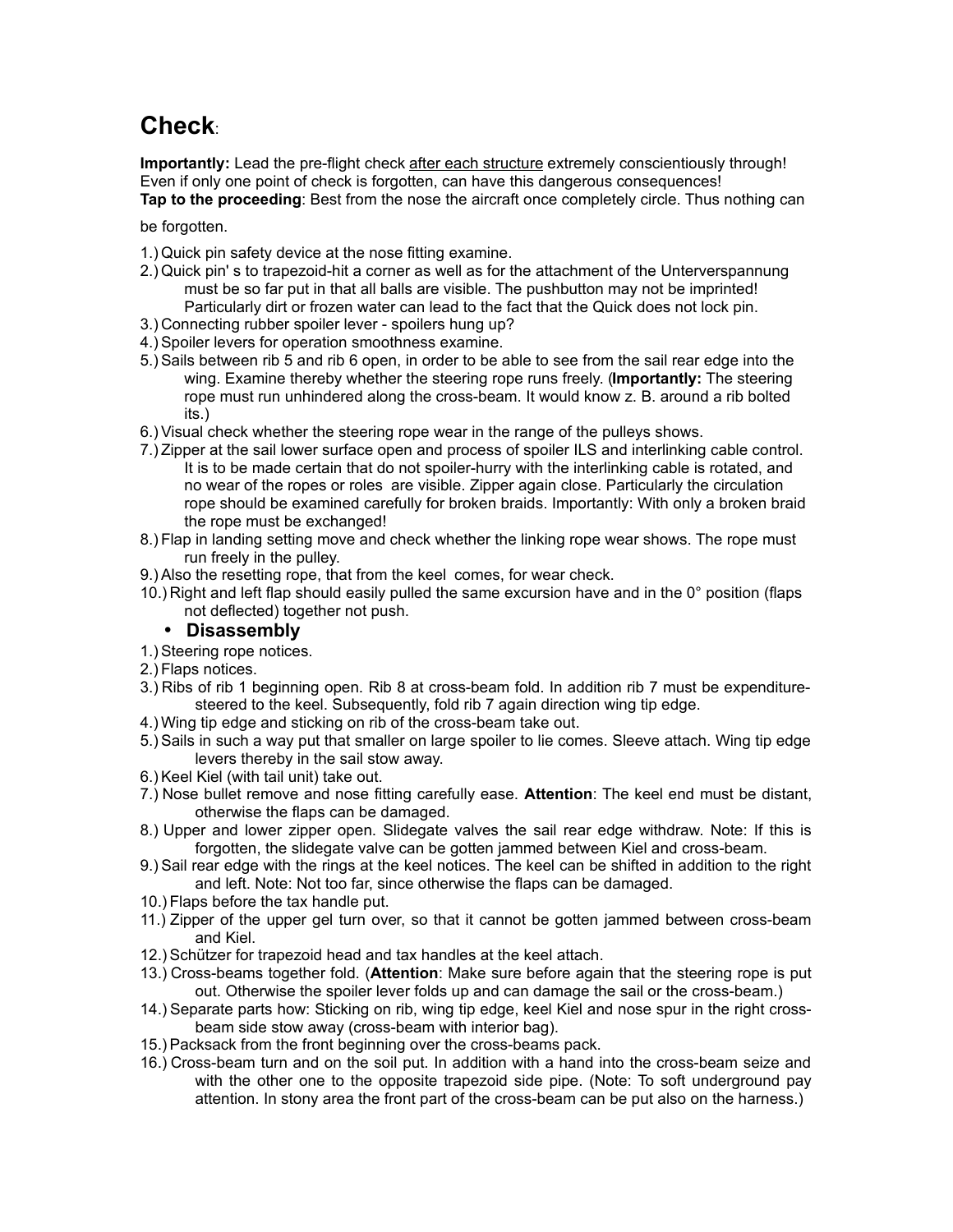- 17.) Basis in the left cross-beam stow away (cross-beam without interior bag).
- 18.) Flaps and spoilers flat on the cross-beam put. White side against white side. Note: Spoiler should not project laterally over the cross-beam. The small spoiler must lie on the large one. If this is badly possible, then is possibly. the sail of the wing tip edge range too far and too tautly struck around the cross-beam. Importantly.Before close zipper absolutely situation of the spoilers examine!
- 19.) Nose bullet on the flaps put. Those carbon-in-corrodes in the wing external area at the crossbeams along also into the sleeve pushes. The profile outline pay attention, top side of the employment to top side cross-beam. Zipper of the packsack close.

## **1.Flight characteristics**

## • **Start**

The ATOS lies statically easily tail-annoyingly on the shoulders. After the first steps it stabilizes however immediately into angle of incidence favorable for taking off. **With the first steps the nose must be actively down held however. In principle, D rather too flat stop the angle of incidence as too steep. h. more easily course at the tax handle.** 

**With small angle of incidence the Atos is less cross-wind susceptible. Besides the wing ends are clearly further from the soil and the spoilers with the first steps are better flowed against.**

Before the first flight it is of advantage to try this out on an even surface. The wing can be stabilized by the strong spoiler effectiveness also with böigen conditions. Also this should be practiced with appropriate wind conditions on an even meadow.

As flap position for the start a flap deflection of approx. has itself. 15° works satisfactorily.

The actual starting procedure corresponds to that of a conventional kite in the substantial one.

## • **Flight**

The ATOS is steered only by Gewichtsverlagerung. The control loads for in and recovery of a curve are however clearly smaller than with a hanging glider. The ATOS possesses a high stability around all axles. Therefore also the tax movements can be accordingly gently implemented . Most simply this goes, if one leaves the body so long in the laterally expendituresteered position, until the desired inclination is reached and takes then the neutral position. Impulse steering does not point advantages with the agility and has by full-scales of the spoiler a high flow resistance to the consequence. With the excursion of the spoiler a putting up moment develops, therefore must **particularly with the curve change to the necessary Fluggeschwindigkei**t to be respected. During operation of the spoiler should be easily pulled, in order not to fly inadvertently too slowly.

The spoilers have a high yaw moment with over 50% excursion. This is of advantage with fast changes of direction, like z. B. Encircle into the thermionics. In the high-speed flight a full-scale of the spoilers leads to large yaw angles. Particularly during the flight in turbulences a greed oscillation could be induced here by mutual full-scales, which fades away immediately however without tax excursions. Speeds, at which with smaller excursions should be flown, are >65 km/h with flap position 70°,  $>$ 75 km/h with flap position 0 and 15° (basis position for instance at the belly).

Around the trim speeds and maximum speed (90km/h) to control should **absolutely with an airspeed indicator to be flown.**

#### **The ATOS VX is not suitable for wobbling. Here the structure can be overloaded!**

### **Remedy:**

**With flow separation beginning in neutral position bring basis or continue to pull to security somewhat. Depending upon body size flow separation**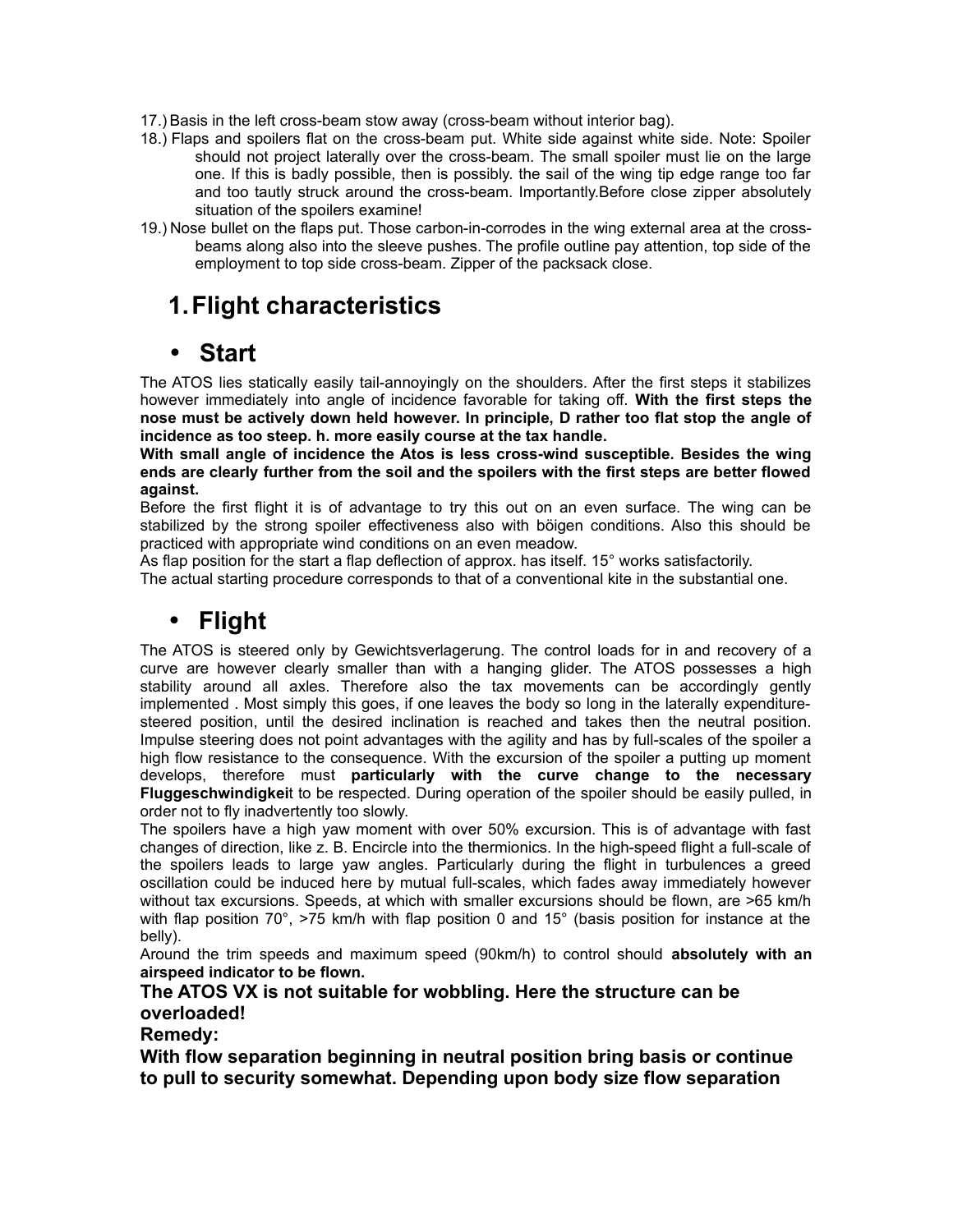#### **begins, if the basis is pushed before the head. When cranking in calm air the basis is in a position for instance between chin and nose.**

### • **Thermalling**

When cranking a 15° flap position worked satisfactorily by a high agility and a small minimum airspeed. With spacious or torn thermionics is a smaller flap deflection with smaller roll agility of advantage, since here best sinking is reached . With turbulent air position should be flown the wing more easily with the appropriate, for the turbulence to be forced here there, passage flown can with 5°.

At speeds over 65 km/h the sliding achievement with the 5° flap position is better than with another flap position. Best sliding becomes with this flap position with approx. 50 - 55 m/h reaches. Only off approx. the sliding achievement decreases 60 km/h somewhat, so that it recommends itself not to fly when easy sinking more slowly.

### • **Landing**

For landing the flap should have deflected always fully, since here the smallest stable speed is reached and the ATOS VX best "to express "leaves itself.

The adjustment of the glide path is to be obtained most simply also fully deflected flap under variation of the airspeed. Particularly with the first landings it is advisable to bring and a long final part fly the flap in over 50m height into the landing setting. The period for discharging is large. For the indulgence of the wing tip edges it recommends to express itself however late and strongly, in order to prevent way pastes.

**Possible errors**: To fast approach in combination with large tax excursions and craving. Adjust the flap deflection during the Landevolte without view to the focused set-up point.

To small airspeed when embracing at the tax handle. Is important, after embracing to be able to pull not more highly than 1/3 of the tax handle length to seize over still sufficiently. After embracing should be slipped with the hands not further as up to the tax handle center upward. Absolutely seize carbon fiber trapezoid below the break section with the Airstream!

**Importantly:** Around fold-hurry reliably to lock must the rope after stretching over the basis be thrown in front, since it cannot separate in this position also with inadvertent course at the rope.

### • **Best Glide**

The ATOS VX will glide best with a flap position by 15°, since in this position the speed can be better controlled than with smaller flap deflection. With this flap position can be also more slowly flown than with smaller flap deflection. This affects with head wind favorably the releasing height and facilitates the start. During the Schlepps is absolute on sufficient travel to respected (basis approx. on addendum). Too slowly fly means power loss and **less security reserve!**

#### • *More*

Also with the UL drag should with zero wind because of the smaller stable speed with 15°Klappe be started. Otherwise is rather a smaller flap position (5°) of advantage, since thereby the trim speed can be adapted to the speed of the UL `s, and the directional stability of the ATOS continues to increase still. Compared with a hanging glider it can occur rather that the basis must be pressed also times , in order not to fly too fast.

**Importantly: It must be absolutely avoided to fly more deeply than the UL since the ATOS abnickt when flying into the descending wind of the UL' s very strongly!**

### **General to drag**

• Rope tear can be landed also with flap in Startstellung well, there usually sufficiently expenditure guidance distance present is. Absolutely first on it it respects that sufficiently travel is present and remainder-hurry thrown off becomes.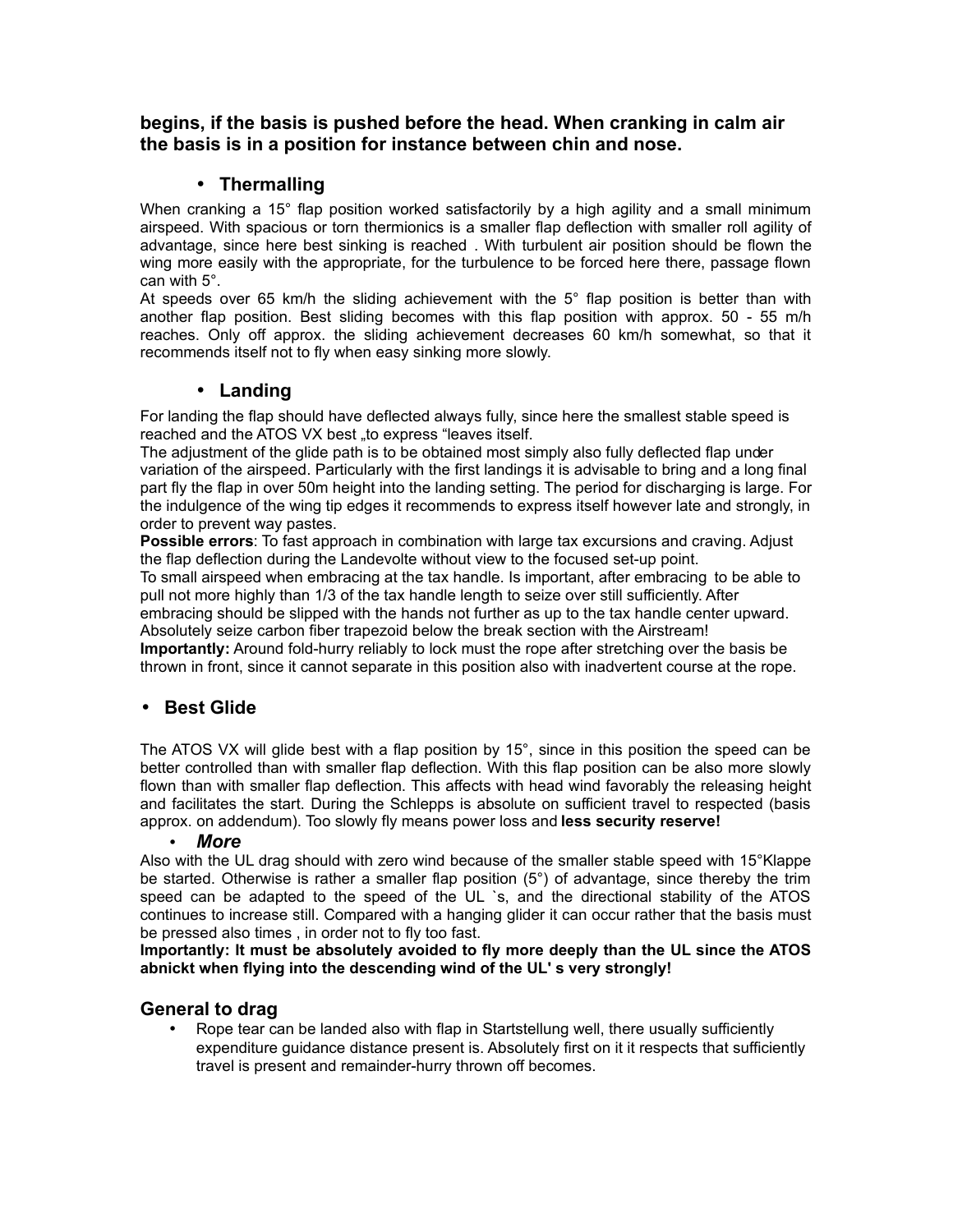## • **Attitude the trim speed**

The optimal trim speed lies between the speed of smallest sinking and the speed of best sliding. With 0° flap position should the trim speed between approx. 45 and 50 km/h lie. That at slow trim speed the danger exists, by only low pressing the equipment is to be considered to stables (see also under flight characteristics/ flight). In order with the equipment to make itself familiar is therefore first a higher trim speed recommended.

The packsack in the wing leading edge transported increases the trim speed over approx. 5 km/h. This corresponds to a change of the hanging up position of 10-15mm forward.

Solve and to new place fasten Klett for changing the trim. Importantly: Never more than approx. 10mm with a change adjust. The Klettband should itself after repeated new Ankletten easily solve are absolutely a new suspension and a new Klettverschluss to be used.

## **4. Characteristics for starting and flying as Doppelsitzer** *Fundamental:*

The Atos VX is sketched and outstanding for it been suitable as Doppelsitzer. Flies too secondly however a special technology, care in the preparation, choice of the takeoff and landing strip requires and a perfect controls the equipment apart from the special training.

#### *Foot start*

Not everywhere where alone can be started, can also with the Doppelsitzer are started. This has two reasons. The surface loading and thus the taking off speed are usually higher than z. B. those of the Atos V in the solo enterprise and substantially high as those of the VX in the solo enterprise. This has the consequence that only one launch site is applicable that is very steep and sufficiently head wind present is. The flatter the area is the stronger, should be the wind. A strong laminar wind is ideal like it at the coast or with dynamic flies in the low mountain range the case often is.

The second reason is that pilot and passenger obstruct themselves always more or less mutually when starting. Around starting and the course of motion and Timing one on the other to coordinate nevertheless as without reservation as possible to be able common run exercises should be accomplished before. The hanging up heights must be one on the other co-ordinated. Worked satisfactorily if the pilot as deeply as possible hangs and the passenger approx. 15-20cm more highly in an own hanging up loop fastened to the keel. **Attention**: Pilot and passenger in the same suspension hung up is reduced the freedom of movement.

The takeoff run should be begun by the passenger with the right and by the pilot at the same time with the left leg or in reverse. Thus by passenger and pilot standing legs with the first steps are in the same direction moved together. It is best if pilot and passenger before the start in step position waits and the feet of passenger and pilot in the center in front next to each other. With passenger tax corrections can be accomplished during the takeoff run only limited.

Therefore it is to be selected essential the start conditions in such a way that the start is steep enough, sufficiently wind present is and wind force and direction during the takeoff run only small changes.

Ex.: To the Emberger Alm can be started at the steep main starting point with ideal conditions. The upper flat starting point is unsuitable. Z are unsuitable.B. also firebreaks with no even incident flow is ensured.

While the start is on it to respected that the passenger by wrong movements not outside of the trapezoid to lies comes. Thereby steering is strongly impaired . The passenger should straighten up then as fast as possible once again over beside the pilots to come.

#### *Flight*

When steering is on it to respected that the opera body is not only shifted. Bodies always in flight direction align. With large excursions possibly. Legs outward continue to shift.

More place and tax comfort is given if the passenger over the pilot lies side by side diagonally than as.

#### *Landing*

Only on smooth underground and gemähter meadow landing. It is very important that before that put the basis on scarcely over the soil maximally one expresses. In the rule to second faster one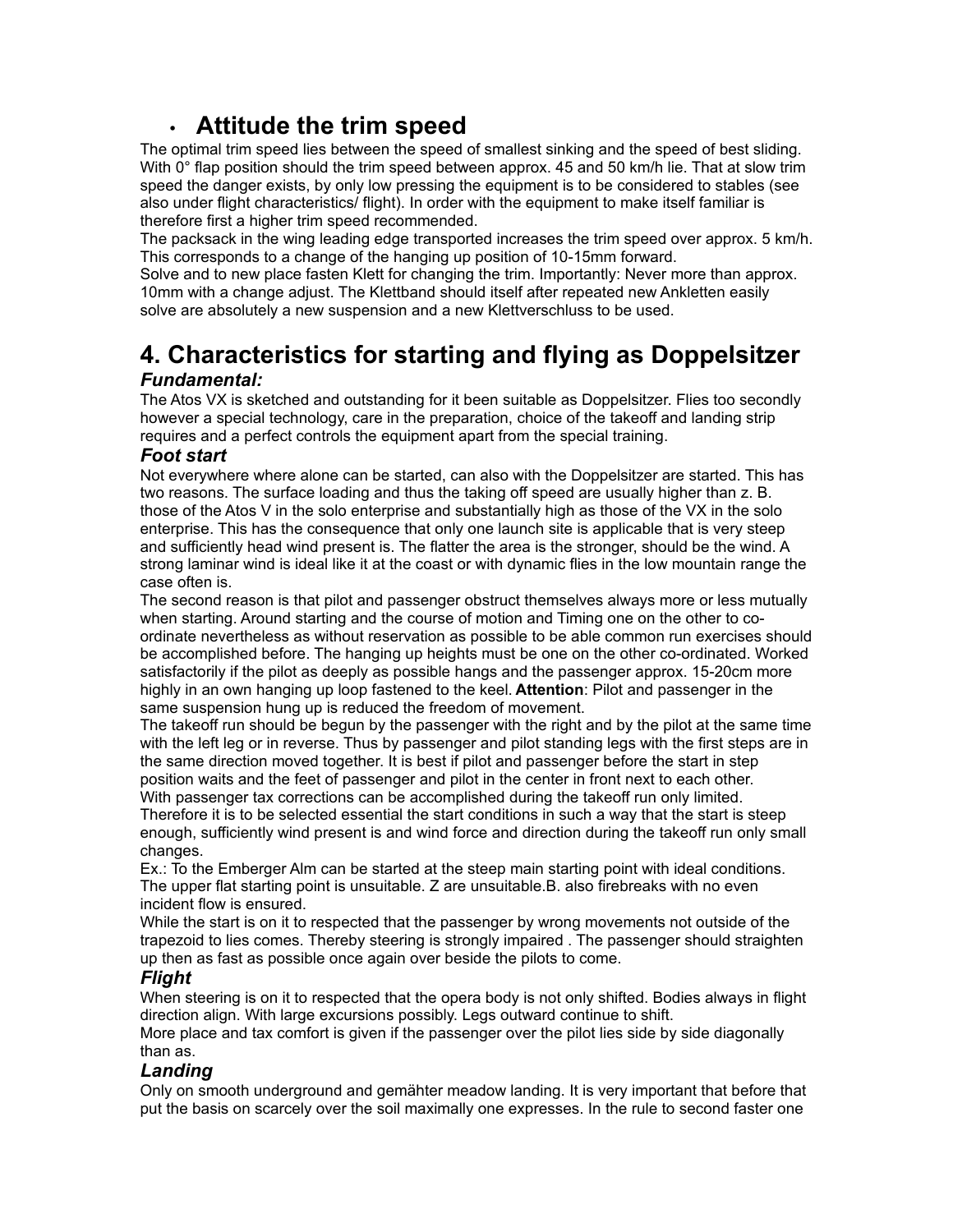approaches. The expenditure guidance distance is longer thereby. On distance it should only go who sufficiently knows the area.

From standing landings to secondly we advise against. The clearance to the rausdrücken is small. And the risk of an injury must be very strongly pressed is high.

#### *UL-dragging*

In UL-dragging the launch car must be laid out for the higher load. The angle of incidence must voices (approx.12° at the keel end). And the landing flap should approx.15° deflected its. The front wheels launch car must possess a wake those the cars to stabilize without into a natural oscillation to turn out.

As break section 100kp at the side of the pilot is recommended and/or. 120kp to the Trikeseite. A rope tear must be able to be always taken into account. D. h. even if the drag UL in a flat angle rises should at each time one level Rollstrecke with gemähter meadow or similar condition to be achieved be able.

The passenger should hold on to the pilot, so that he does not oscillate to the rear. Pilot and passenger together do not bind are necessary possible however.

After the start the trim with the flap position can be adapted depending upon airspeed **Importantly**: Particularly in may no play double seat-inherit-rubbed in the control be, D. h. Moves one one Wings lower themselves downward the spoilers of a side, as soon as the spoilers at the sail must rest upon the spoilers of the other side with the excursion to then begin. This is not the case must the length of the steering rope at the spoiler lever at the rib 6 be readjusted.

#### **Hoist-drag**

Here the harness of the passenger should be connected with that of the pilot. The forces with those the passenger to in front hold must are otherwise too large. If the harnesses are not connected, the passenger oscillates to the rear and the pilot cannot fly perhaps any longer fast enough. Note: Flow separation danger!

Note: Since pilot and passenger with connected harnesses only very badly to run to be able should be started only with launch car.

## **5.Maintenance**

The ATOS is mostly made of GRP components materials. These materials show another breaking behavior contrary to aluminum and steel. Most metallic materials permit a damage recognition due to their duktilen behavior by deformation. With dynamic loads it can lead however also here to a cracking which can be recognized with difficulty.

With GRP components materials a damage cannot be usually determined by a lasting deformation. Here other methods must be used for damage recognition, like z.B. by control of the rigidity, by cracking in places with stress concentrations of a gluing, one Delamination in the laminate or sand-yielded, (only with GRP laminate visibly to recognize with CFK among other things by rigidity control).

For these reasons should after a possible damage to critical places

(S. and.) an equipment check of a ATOS Dealer to be accomplished.

A first check by the dealer is after approximately. 200 flying hours or 2 years necessarily. Up to then it is however essential to accomplish the following maintenance work itself. Here if ambiguity should develop, contact with the manufacturer or a ATOS dealer is to be taken up.

After the roofridge flying hours the knots and thus the rope sit down acres slightly strained. The thereby developing play into the control has however NO effect on flight safety, should more however, if it more largely than approx. 20 mm for each side is, for a more direct handling at the soil and in the flight, to be placed behind.

Accordingly adjust for this the knurled thumb screw at the spoiler lever. Subsequently, the play of spoiler ILS at the trapezoid examines.

After adjusting the spoiler hurry **must** also the attitude of stopper ILS to be examined (S.and.).

#### • **Attitude and function of stopper ILS**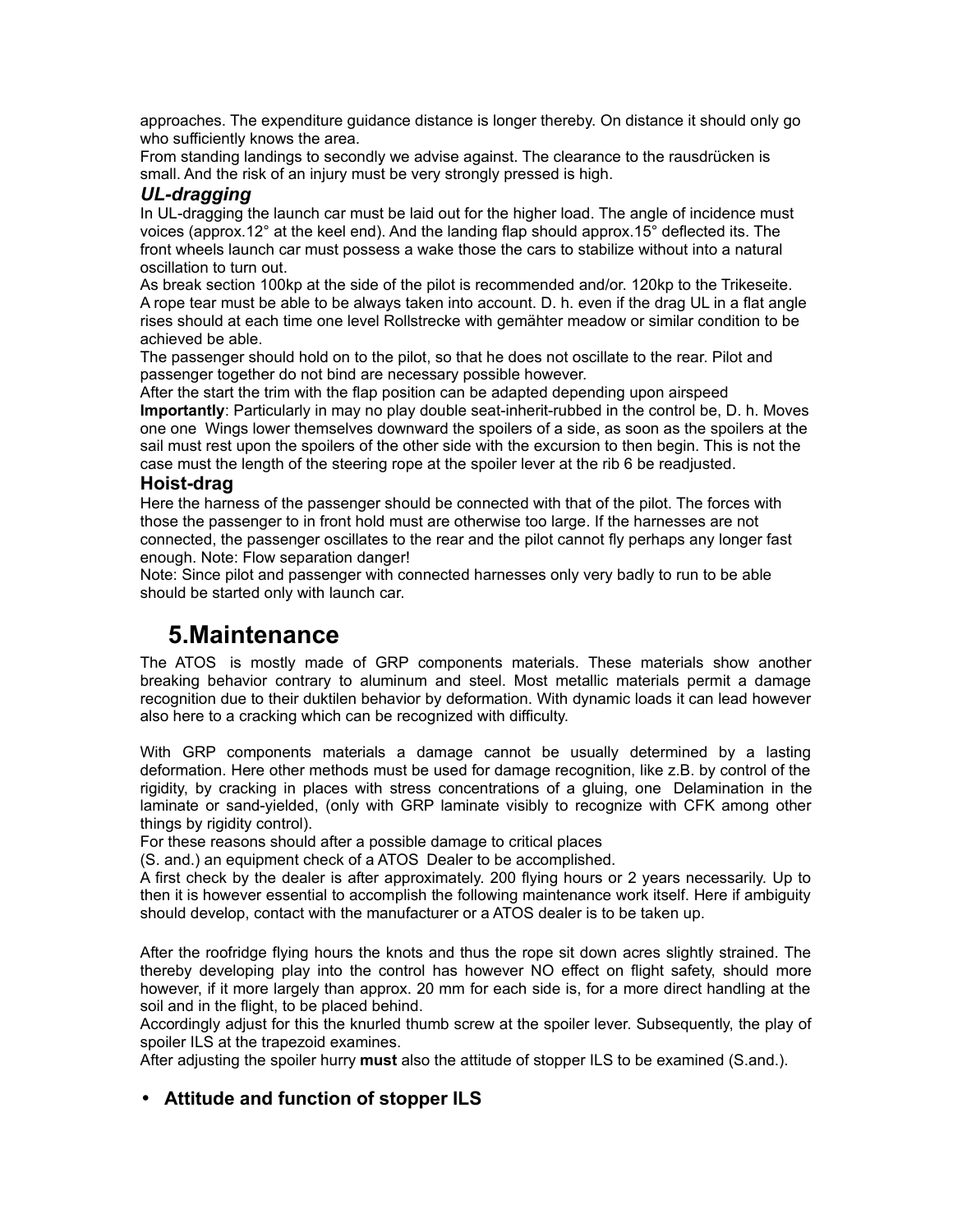In order to keep small the loads spoiler rib and at the spoiler lever, has spoiler-hurry a notice. With full-scale of the spoilers or with a hard landing, with which the trapezoid is laterally expenditure-steered, the maximum excursion is limited by a rope connection between the steering rope and the keel.

#### • **Attitude of stopper ILS**

By course on spoiler-hurry must it possible be, the spoiler lever approx. to move 80°. In this position must stopper-hurry to be tightened.

Should stopper-hurry to be to short, then the excursion of the spoiler is limited prematurely, which affects the wheel hours negatively.

Stopper-hurry by adjusting the knots on appropriate length bring.

The maximum spoiler excursion should be controlled before each flight.

The examination takes place similarly as control of the spoiler play. The wing leading edge is raised and the trapezoid maximally to each page is expenditure-steered. With a hand it can be examined whether and when stopper-hurry is tightened.

#### • **Exchange the spoiler hurry and the circulation rope**

The spoiler hurry should approx. all 200 flying hours or after statement by wear to be exchanged immediately. The circulation rope (front Unterverspannung) **must be exchanged all 100 flying hours and be examined before each flight for wear**.

#### • **Examine the pulleys**

The pulleys are to be checked for wear. The pulleys must be low-friction and the rope may from the guidance to be brought not be able, so that blocking of the rope is laterally possible for the role (approx. all 50 flying hours control!).

#### • **Control of the ribs and rib connections**

The ribs can be examined optically and mechanically. If one tries to squeeze the gilled pipe together by hand with thumbs and index fingers easily a defective, soft place of the laminate can be determined. A further sign for a weak point is a cracking noise when loading. Special attention is to be given also to the connections of the gilled pipes to the cross-beam. Weak points with the rib connections can be best discovered, by upward and down loading the rib in the folded up condition at its end (approx. 50N at the rib end), in order to be able to determine so a possible cracking in the transient area to the cross-beam at the connecting plates. Particularly carefully the rib 6, to which the spoiler lever is fastened, should be controlled. Additional also the binding of the joint for the spoiler lever is to be examined here. The ribs approx. all 50 flying hours or after larger loads at the soil control.

#### • **Ribs and wing tip edge**

After a landing, with which a wing end affected the soil, absolutely the wing tip edge and the outside ribs are to be controlled .

#### • **Main pin and belt bridges**

The main pins should approx. all 100 flying hours or approx. after 50 flights to be dismantled and regreased, since they serve as joint.

#### • **D-cross-beam**

The D should - cross-beam larger local loads such as z. B. by stony structure places or inappropriate transport suspended its, then these setting to damage are to be examined. Within the range of the nose this can by scanning sand-yielded with the thumbs to happen. If a serious damage should be present, then this can be determined by a soft place or by a depression.

This applies however only to the range of the nose, at which no belt and no loop connections are. The belts run above and underneath the bar as well as from the nose loop approx. 1.5m direction outerwing. A damage should have to be recognized optical or mechanical is , absolutely the next ATOS dealer for advice ask in this range whether the cross-beam must be repaired or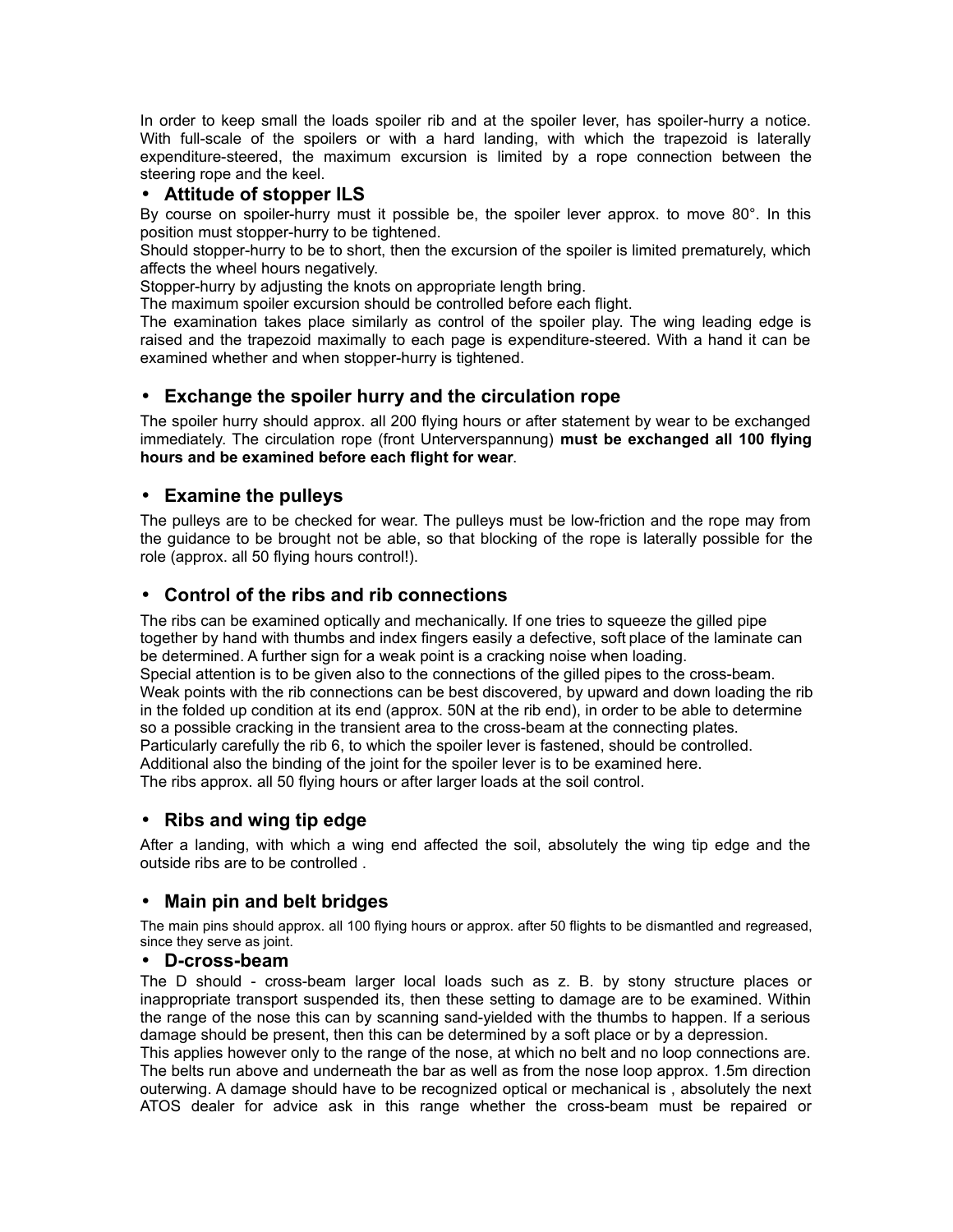exchanged. The same applies also, if within this range strong mechanical loads occurred like z. B. inappropriate transport or Crash with nose tubing break and at first sight no damage to be determined could.

### • **Rope and/or. Belt connections on Wing tip edge and ribs**

The tension should be to small with the structure (z. B. Fold in the sail within this range), then those know linen wing tip edge and/or. the Klettverbindungen at the ribs to be placed behind accordingly. This can be necessary before everything after the first flying hours.

Should with the up and/or. Dismantling a damaged rope coat or belt to be determined, then absolutely the rope must and/or. Belt to be exchanged. Special control requires the attachment at rib No. 6 (rib with spoiler lever) and the wing tip edge.

The Klettverbindung, with which the rib tension adjusters are fastened, diminishes after frequent adjusting in its Haftkraft and must be exchanged. This connection is suitable compared with the Klett at the sail rear edge only for few openings.

#### • **Rope connection sail/Kiel**

The belts, which connect sails and Kiel, must be taut in the developed condition. If this is not the case, then the wing in the flight has less sweep. The flight characteristics and flight safety one affects thereby negatively. The tension can be affected by change by humidity or temperature.

It should be stated that the tension changed in the belt, is recommended it to control the sweepangle. For this a line at the rib tension adjuster of the outermost rib from one becomes to the other side strained. If one keeps the keel horizontal, then the line should lie over the marking attached at the keel pipe (hole to the Kielobersite). If the distance is more largely than 15mm forward and 25mm to the rear, then the belts must be placed behind.

#### • **Rope connection at the flap**

The line is particularly exposed to pin strong mechanical loads at the binding to the Quick. Here and in every other place the coat may not show wear. Control: Approx. all 10 flying hours.

### • **Resetting rubber of the flap**

If the flap should not reset up to the notice at the keel pipe, then the resetting rubber must be exchanged.

Another cause for this can however also be that inadvertently the mushroom catch between flap bag and Untersegel was solved and the Untersegel is angeklettet also too much tension. If by loose Ankletten no remedy is to be created, additionally the rubber at the front keel end can be placed behind.

### • **Sail**

At the sail should be examined after stronger use all seams , eyes and belts. The zipper must be able to be closed low-friction. For a long durability are above all dry storing and a small UV load of advantage.

The belts, with which the sail is fastened to the keel, must be taut; if necessary place behind!

## **6. Storage**

With the storage it is, as also in the case of transport to make certain that the cross-beam rests upon laminar. The Atos should be supported thereby in two places at least. It should be as freely as possible stored and z. B. not directly on the soil to be put condensation to form here there can, which leads to damp stains in the sail and to corrosion of the metal parts. For the drying process of wet equipment it is not sufficient to open only the zipper. For this the packsack must be removed and the sail be unfolded.